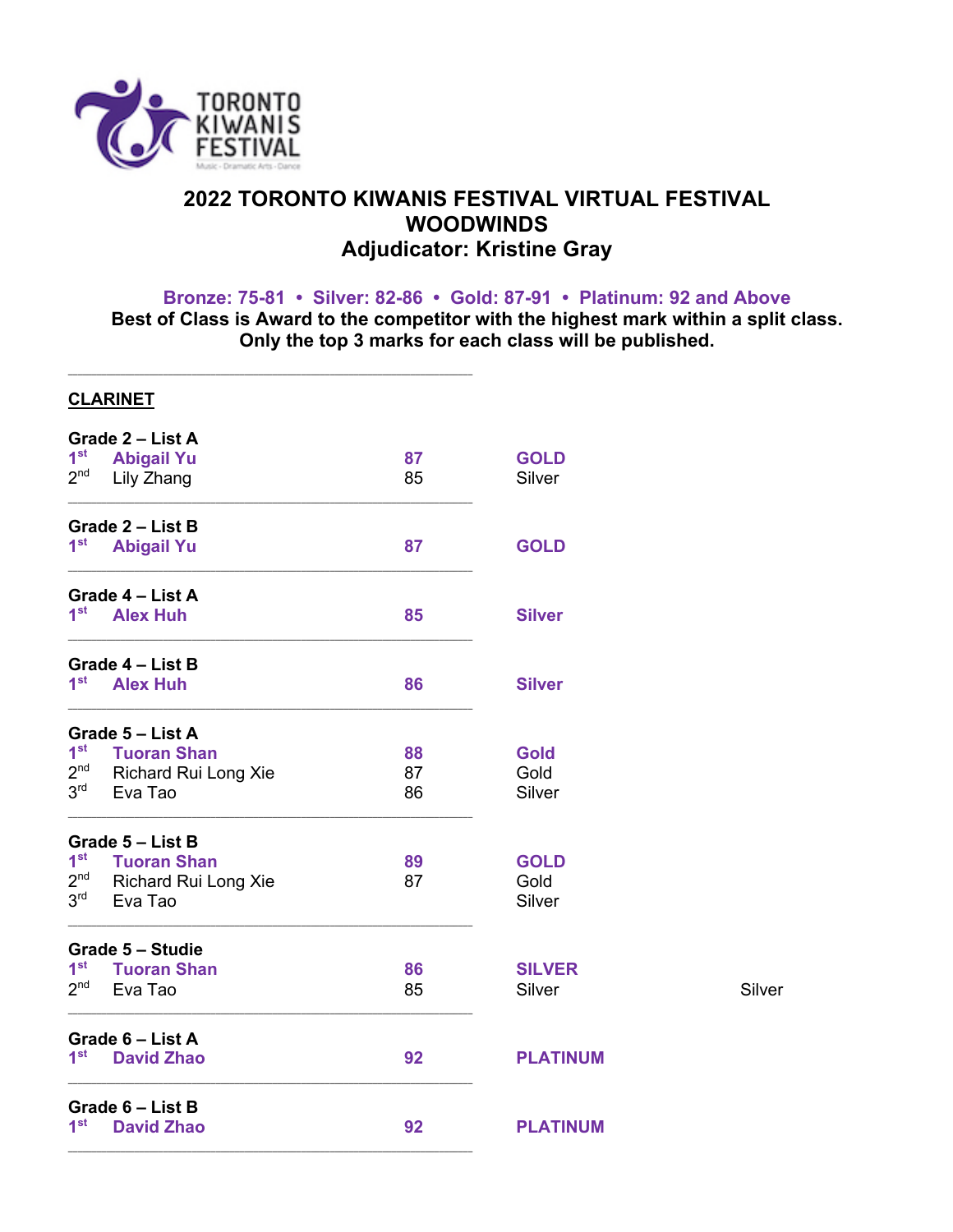| <b>Grade 6 Studies</b> |                          |    |             |
|------------------------|--------------------------|----|-------------|
| 1 <sup>st</sup>        | <b>David Zhao</b>        | 90 | <b>GOLD</b> |
|                        | Grade 7 - List A         |    |             |
| 1 <sup>st</sup>        | <b>Bruce Qiu</b>         | 88 | <b>GOLD</b> |
| 2 <sup>nd</sup>        | Darren Juno Sung         |    | Gold        |
|                        | <b>Grade 7 List B</b>    |    |             |
| 1 <sup>st</sup>        | <b>Hao Cheng Ding</b>    | 87 | <b>Gold</b> |
| 2 <sup>nd</sup>        | <b>Bruce Qiu</b>         | 89 | <b>GOLD</b> |
|                        | <b>Grade 7 Studies</b>   |    |             |
| 1 <sup>st</sup>        | <b>David Maeng</b>       |    |             |
|                        | Grade 8 - List A         |    |             |
| 1 <sup>st</sup>        | <b>Michelle Jin</b>      | 89 | <b>GOLD</b> |
| 2 <sup>nd</sup>        | David Choi               | 88 | Gold        |
|                        | Grade 8 - List B         |    |             |
| 1 <sup>st</sup>        | <b>Michelle Jin</b>      | 91 | <b>GOLD</b> |
|                        | <b>Grade 8 - Studies</b> |    |             |
| 1 <sup>st</sup>        | <b>Michelle Jin</b>      | 88 | <b>GOLD</b> |
| 2 <sup>nd</sup>        | Eric Cho                 | 87 | Gold        |
|                        | Grade 10 - List A        |    |             |
| 1 <sup>st</sup>        | <b>Annette Lee</b>       | 90 | <b>GOLD</b> |
| <b>FLUTE</b>           |                          |    |             |
|                        | Introductory             |    |             |
| 1 <sup>st</sup>        | <b>Charlotte Cooper</b>  | 90 | <b>GOLD</b> |
| 2 <sup>nd</sup>        | <b>Madeleine Peters</b>  | 88 | Gold        |
|                        | Grade 1 - List A         |    |             |
| 1 <sup>st</sup>        | <b>Diego Montero</b>     | 90 | <b>GOLD</b> |
| $2^{nd}$               | Madeline Zeinalov        | 89 | Gold        |
| $3^{\mathsf{rd}}$      | <b>Tamryn Sharma</b>     | 88 | Gold        |
|                        | Grade 1 - List B         |    |             |
| 1 <sup>st</sup>        | <b>Diego Montero</b>     | 91 | <b>GOLD</b> |
|                        | Grade 1 – Studies        |    |             |
| 1 <sup>st</sup>        | <b>Diego Montero</b>     | 91 | <b>GOLD</b> |
| 2 <sub>nd</sub>        | Tamryn Sharma            | 89 | Gold        |
|                        |                          |    |             |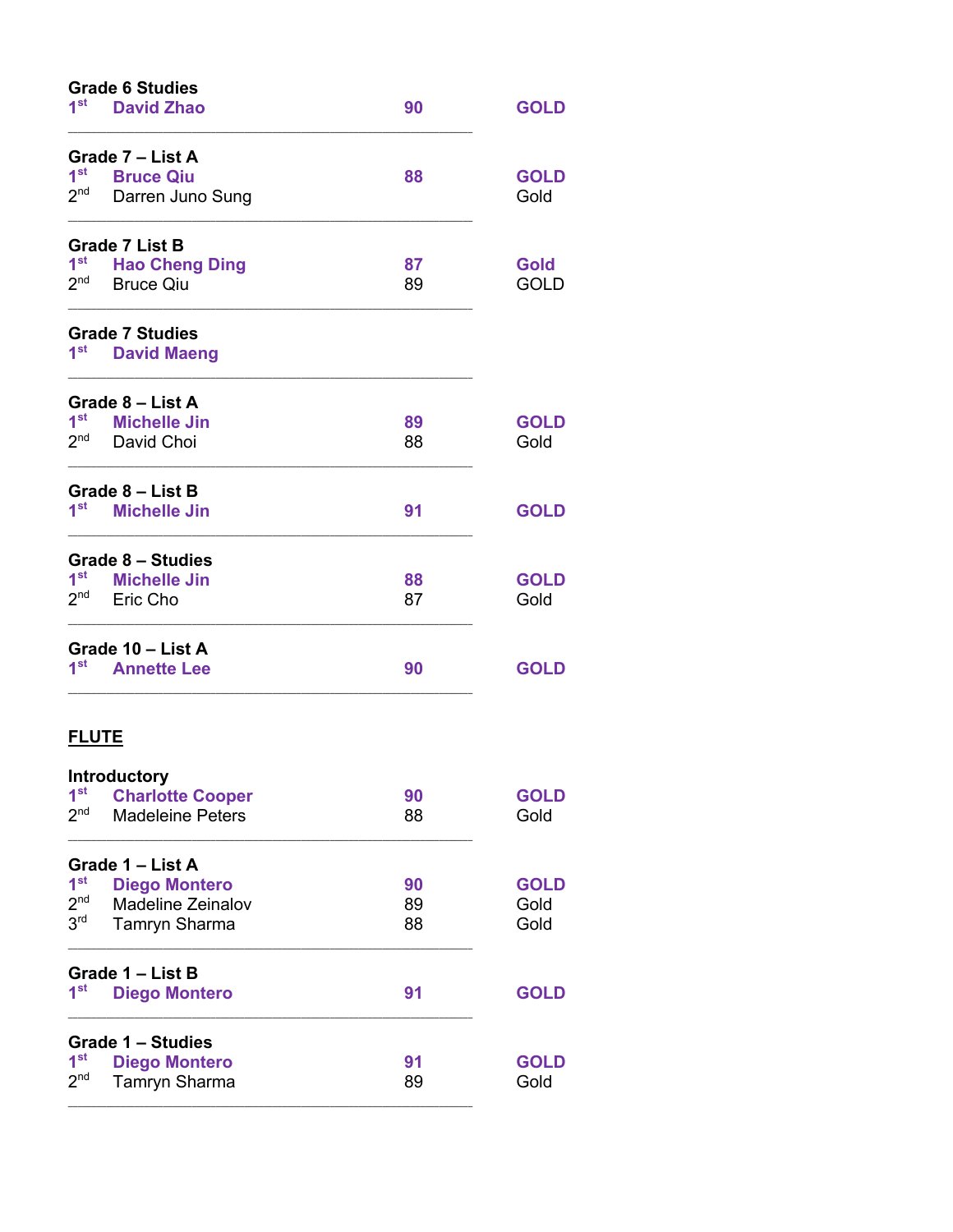|                 | Grade 2 - List A           |    |               |
|-----------------|----------------------------|----|---------------|
| 1 <sup>st</sup> | Dori Emmenegger-Kim        | 89 | <b>GOLD</b>   |
| 2 <sub>nd</sub> | Alice Wei                  | 88 | Gold          |
| 3 <sup>rd</sup> | <b>William Chen</b>        | 87 | Gold          |
|                 | Grade 2 - List B           |    |               |
| 1 <sup>st</sup> | <b>Dori Emmenegger-Kim</b> | 90 | <b>GOLD</b>   |
| 2 <sup>nd</sup> | <b>William Chen</b>        | 87 | Gold          |
|                 | <b>Grade 2 - Studies</b>   |    |               |
| 1 <sup>st</sup> | <b>Dori Emmenegger-Kim</b> | 89 | <b>GOLD</b>   |
|                 | Grade 3 - List A           |    |               |
| 1 <sup>st</sup> | <b>Jiani Bai</b>           | 90 | <b>GOLD</b>   |
| 2 <sup>nd</sup> | Raaghavi Murali            | 89 | Gold          |
| 3 <sup>rd</sup> | Luca Meredith-Jones        | 88 | Gold          |
|                 | <b>Yichen Xue</b>          |    | Gold          |
|                 | Grade 3 - List B           |    |               |
| 1 <sup>st</sup> | <b>Jiani Bai</b>           | 89 | <b>GOLD</b>   |
| 2 <sup>nd</sup> | <b>Yichen Xue</b>          | 87 | Gold          |
| 3 <sup>rd</sup> | Raaghave Murali            | 88 | Gold          |
|                 | Luca Meredith-Jones        |    | Silver        |
| Judy Li         |                            |    | Silver        |
|                 | <b>Grade 3 - Studies</b>   |    |               |
| 1 <sup>st</sup> | <b>Lotus Salameh</b>       | 88 | <b>GOLD</b>   |
| 2 <sub>nd</sub> | Judy Li                    | 87 | Gold          |
|                 | Grade 4 - List A           |    |               |
| 1 <sup>st</sup> | <b>Elva Yang</b>           | 85 | <b>SILVER</b> |
|                 | <b>Grade 4 - Studies</b>   |    |               |
| 1 <sup>st</sup> | <b>Emily Jiang</b>         | 86 | <b>SILVER</b> |
|                 | Grade 5 - List B           |    |               |
| 1 <sup>st</sup> | <b>Eden Salameh</b>        | 86 | <b>SILVER</b> |
|                 | <b>Grade 5 - Studies</b>   |    |               |
| 1 <sup>st</sup> | <b>Easton Liu</b>          | 83 | <b>SILVER</b> |
|                 | Grade 7 - List A           |    |               |
| 1 <sup>st</sup> | <b>Ana Lauara Ignacio</b>  | 91 | <b>GOLD</b>   |
| 2 <sub>nd</sub> | Mia Liu                    | 90 | Gold          |
| 3 <sup>rd</sup> | Stephanie Hu               | 88 | Gold          |
|                 |                            |    |               |

**Grade 7 – List B**

**1st Ana Laura Ignacio**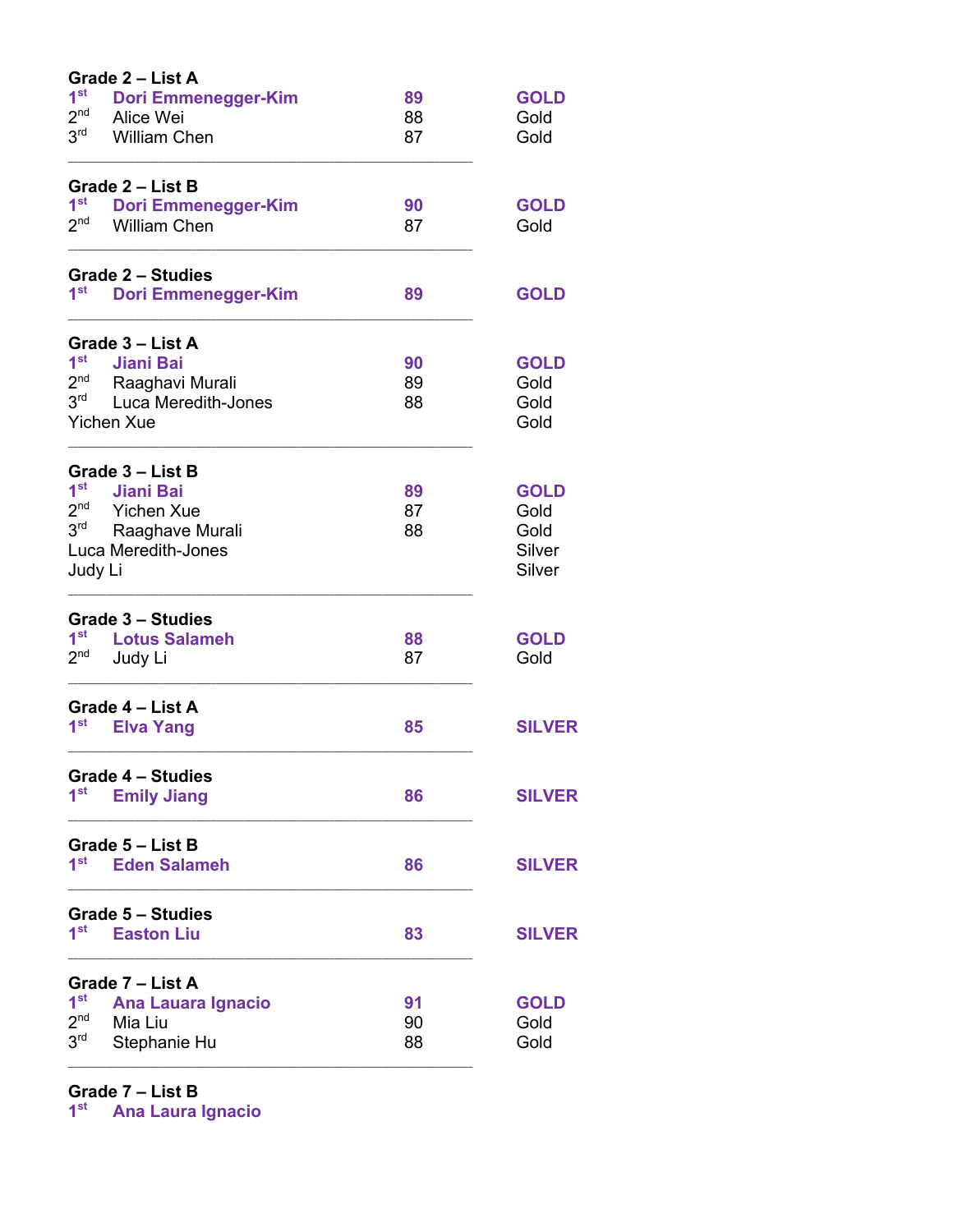|                 | Grade 7 - List C                                          |    |                 |
|-----------------|-----------------------------------------------------------|----|-----------------|
| 1 <sup>st</sup> | <b>Mia Liu</b>                                            | 90 | <b>GOLD</b>     |
| 2 <sup>nd</sup> | Stephanie Hu                                              | 89 | Gold            |
| 3 <sup>rd</sup> | <b>Chloe Cheung</b>                                       | 88 | Gold            |
|                 | Grade 7 – Studies                                         |    |                 |
| 1 <sup>st</sup> | <b>Ana Laura Ignacio</b>                                  | 90 | <b>GOLD</b>     |
| 2 <sup>nd</sup> | Sofia Pereira                                             | 86 | Silver          |
|                 | Grade 8 – List B                                          |    |                 |
| 1 <sup>st</sup> | <b>Mayank Bansal</b>                                      | 91 | <b>GOLD</b>     |
| 2 <sup>nd</sup> | <b>Yvonne Pang</b>                                        | 90 | Gold            |
|                 | Grade 8 - List C                                          |    |                 |
| 1 <sup>st</sup> | <b>Yvonne Pang</b>                                        | 91 | <b>GOLD</b>     |
|                 | <b>Grade 8 - Studies</b>                                  |    |                 |
| 1 <sup>st</sup> | <b>Yvonne Pang</b>                                        | 90 | <b>GOLD</b>     |
|                 | Grade 9 - List A                                          |    |                 |
| 1 <sup>st</sup> | <b>Deena Abrari</b>                                       | 90 | <b>GOLD</b>     |
|                 | Grade 9 - List B                                          |    |                 |
| 1 <sup>st</sup> | <b>Rocio Duran</b>                                        | 92 | <b>PLATINUM</b> |
|                 | Grade 9 - List C                                          |    |                 |
| 1 <sup>st</sup> | <b>Hannah Wang</b>                                        | 94 | <b>PLATINUM</b> |
| 2 <sup>nd</sup> | Rocio Duran                                               | 92 | Platinum        |
| 3 <sup>rd</sup> | Deena Abrari                                              | 91 | Gold            |
|                 | <b>Concerto - ARCT &amp; Above - Open</b>                 |    |                 |
| 1 <sup>st</sup> | <b>Gessael Garcia</b>                                     | 96 | <b>PLATINUM</b> |
| 2 <sup>nd</sup> | Kenia Luna                                                | 94 | Platinum        |
| $3^{\text{rd}}$ | Leslie Graham                                             | 93 | Platinum        |
|                 | Sonata - ARCT & Above - Open                              |    |                 |
| 1 <sup>st</sup> | <b>Diego Acosta</b>                                       | 96 | <b>PLATINUM</b> |
|                 | 20th Century Repertoire - ARCT & Above - Open             |    |                 |
| 1 <sup>st</sup> | <b>Melissa Blanco</b>                                     | 97 | <b>PLATINUM</b> |
|                 | 21 <sup>st</sup> Century Repertoire – ARCT & Above – Open |    |                 |
| 1 <sup>st</sup> | <b>Leslie Graham</b>                                      | 92 | <b>PLATINUM</b> |
|                 | <b>Unaccompanied Repertoire</b>                           |    |                 |
| 1 <sup>st</sup> | <b>Melissa Blanco</b>                                     | 96 | <b>PLATINUM</b> |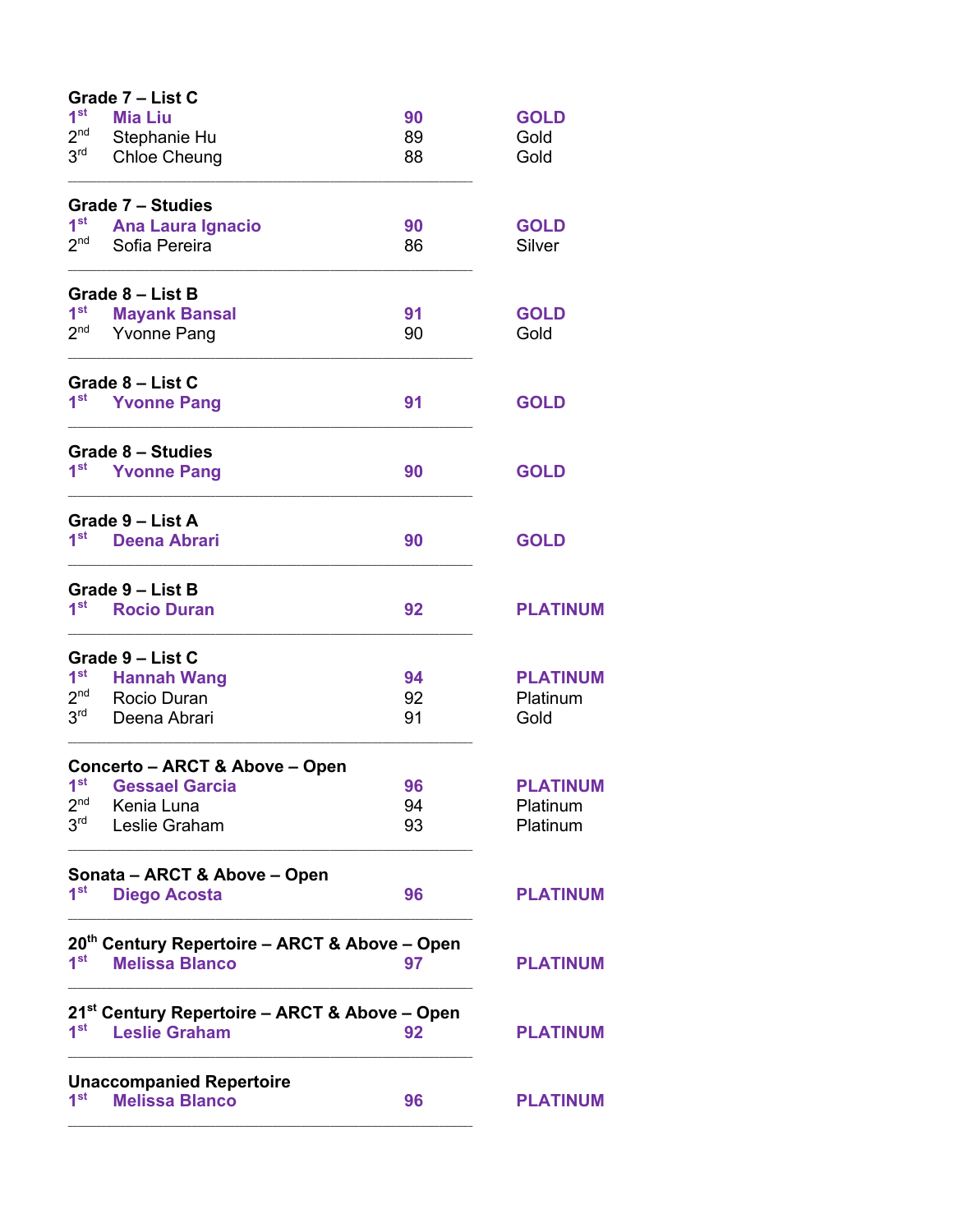|                                    | <b>BIPOC Composers - ARCT &amp; Above</b>            |          |                      |
|------------------------------------|------------------------------------------------------|----------|----------------------|
| 1 <sup>st</sup><br>2 <sup>nd</sup> | <b>Gessael Garcia</b>                                | 97       | <b>PLATINUM</b>      |
| 3 <sup>rd</sup>                    | Leslie Graham<br>Kenia Luna                          | 96<br>95 | Platinum<br>Platinum |
|                                    | Diego Acosta                                         |          | Platinum             |
|                                    | Melissa Blanco                                       |          | Platinum             |
|                                    |                                                      |          |                      |
|                                    | <b>Women Composers - ARCT &amp; Above</b>            |          |                      |
| 1 <sup>st</sup>                    | <b>Kenia Luna</b>                                    | 96       | <b>PLATINUM</b>      |
| 2 <sup>nd</sup>                    | Diego Acosta                                         | 93       | Platinum             |
|                                    | Women Composers - Intermediate - Ages 15-16          |          |                      |
| 1 <sup>st</sup>                    | <b>Sofia Pereira</b>                                 | 88       | <b>GOLD</b>          |
|                                    | Later Tuition - Adults - 5 Years of Training or Less |          |                      |
| $1^{\rm st}$                       | <b>Karen Wang</b>                                    | 91       | <b>GOLD</b>          |
| $2^{\text{nd}}$                    | Alma Delia Guerol Landa                              | 87       | Gold                 |
| <u>OBOE</u>                        |                                                      |          |                      |
|                                    | Grade 6 - List A                                     |          |                      |
| 1 <sup>st</sup>                    | <b>Yixuan Jiang</b>                                  | 91       | <b>GOLD</b>          |
|                                    |                                                      |          |                      |
|                                    | <b>SAXOPHONE</b>                                     |          |                      |
|                                    | Grade 2 - List A                                     |          |                      |
| 1 <sup>st</sup>                    | <b>Ryota Hayashi</b>                                 | 87       | <b>GOLD</b>          |
|                                    | Grade 2 - List B                                     |          |                      |
| 1 <sup>st</sup>                    | <b>Ryota Hayashi</b>                                 | 86       | <b>SILVER</b>        |
|                                    | Grade 4 - List A                                     |          |                      |
| 1 <sup>st</sup>                    | <b>Joseph Keng</b>                                   | 88       | <b>GOLD</b>          |
| 2 <sup>nd</sup>                    | Daniel Verkhovsky                                    | 87       | Gold                 |
| 3 <sup>rd</sup>                    | Ryan Cheung                                          | 85       | Silver               |
|                                    | Kimi Ma                                              |          | Silver               |
|                                    | Grade 4 – List B                                     |          |                      |
| 1 <sup>st</sup>                    | <b>Daniel Verkhovsky</b>                             | 90       | <b>GOLD</b>          |
|                                    | <b>Grade 4 Studies</b>                               |          |                      |
| 1 <sup>st</sup>                    | <b>Leon Choi</b>                                     | 84       | <b>SILVER</b>        |
|                                    | Grade 5 - List A                                     |          |                      |
| 1 <sup>st</sup>                    | <b>Ryan Bayan</b>                                    | 88       | <b>GOLD</b>          |
| 2 <sup>nd</sup>                    | Rojin Ahmadi                                         | 87       | Gold                 |
| 3 <sup>rd</sup>                    | Eddy Ji                                              | 86       | Silver               |
|                                    |                                                      |          |                      |